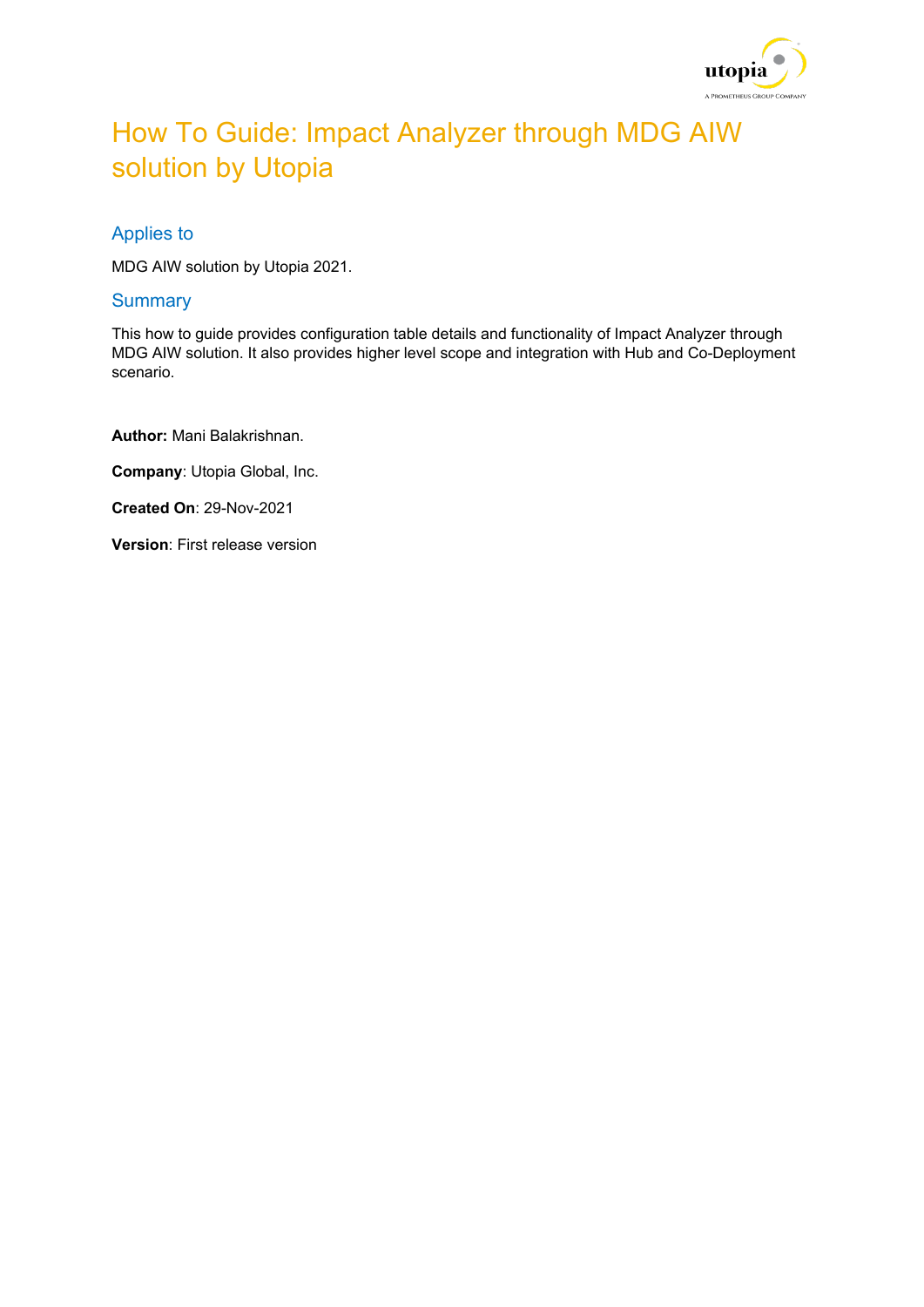

## **Table of Contents**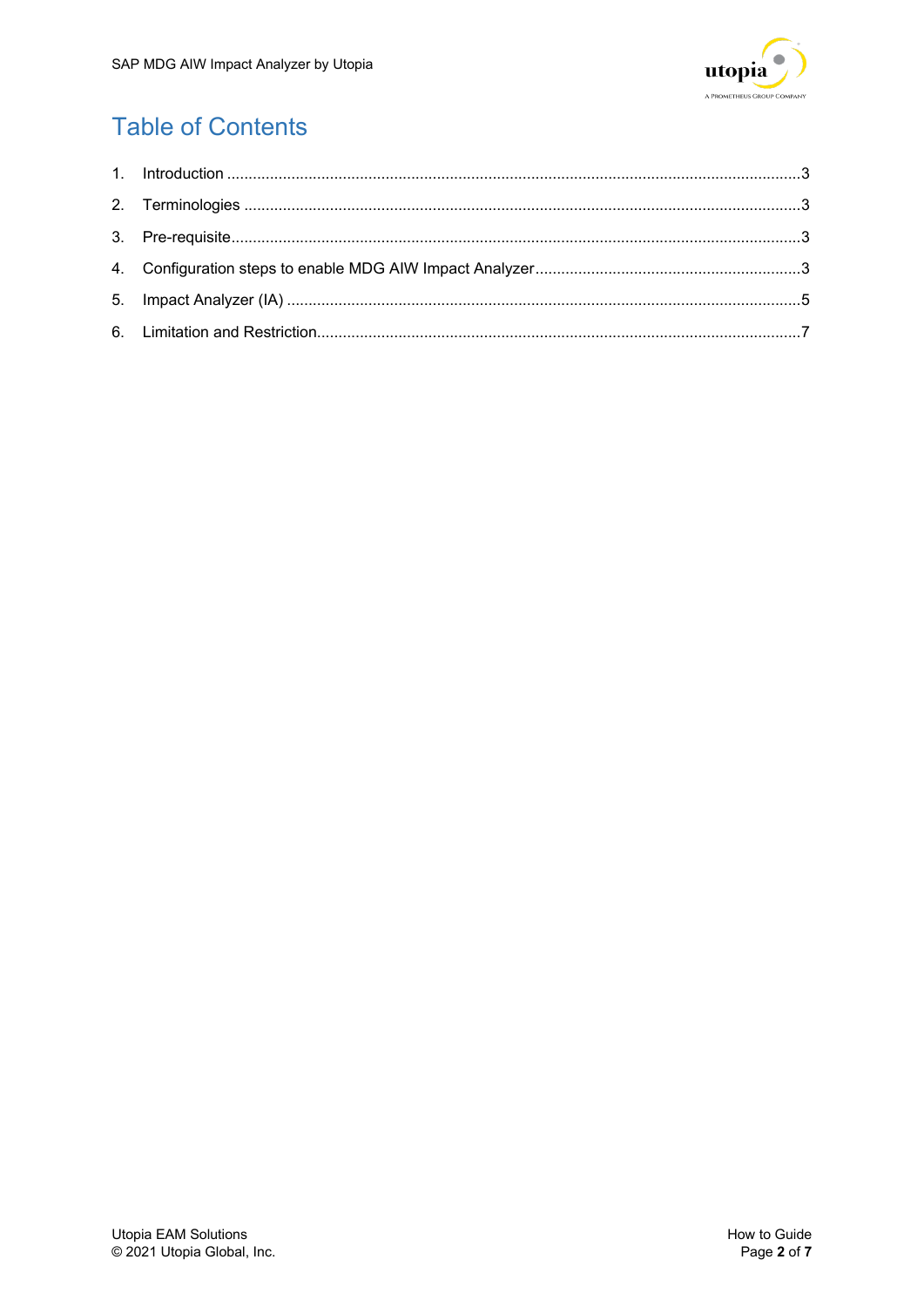

# <span id="page-2-0"></span>1. Introduction

Document articulates how to integrate Utopia MDG AIW solution with Operational data for Impact Analyzer Report Functionality.

As part of Utopia's MDG AIW 2021 release supports Impact Analyzer (IA) functionality with limited features.

Furthermore, this document provides all necessary information on integration, scope, configuration details of defining objects and field values, also describes use case scenarios of Impact Analyzer report and restrictions.

## <span id="page-2-1"></span>2. Terminologies

Important terms and terminology that are used in this document.

| <b>Terminology</b> | <b>Description</b>          |
|--------------------|-----------------------------|
| ΙA                 | Impact Analyzer             |
| <b>MDG</b>         | Master Data Governance      |
| <b>AIW</b>         | Asset Information Workbench |
| <b>MOCR</b>        | Multi Object Change Request |

### <span id="page-2-2"></span>3.Pre-requisite

Customers should ensure that they have Utopia MDG 2021 versions.

- SAP S/4HANA 2021
- Utopia MDG EAM 2021
- Utopia MDG AIW 2021

### <span id="page-2-3"></span>4. Configuration steps to enable MDG AIW Impact Analyzer

Customer should ensure that they have defined and maintained required input data like, EAM Objects and Field value details.

- A Generic API/ RFC developed to find connected Objects and impact of intended field changes
	- o /UGI3/AIW\_RISK\_ANALYZER
- Configuration Tables provided for

/UGI3/RISK\_CONFIG - Define Impact Objects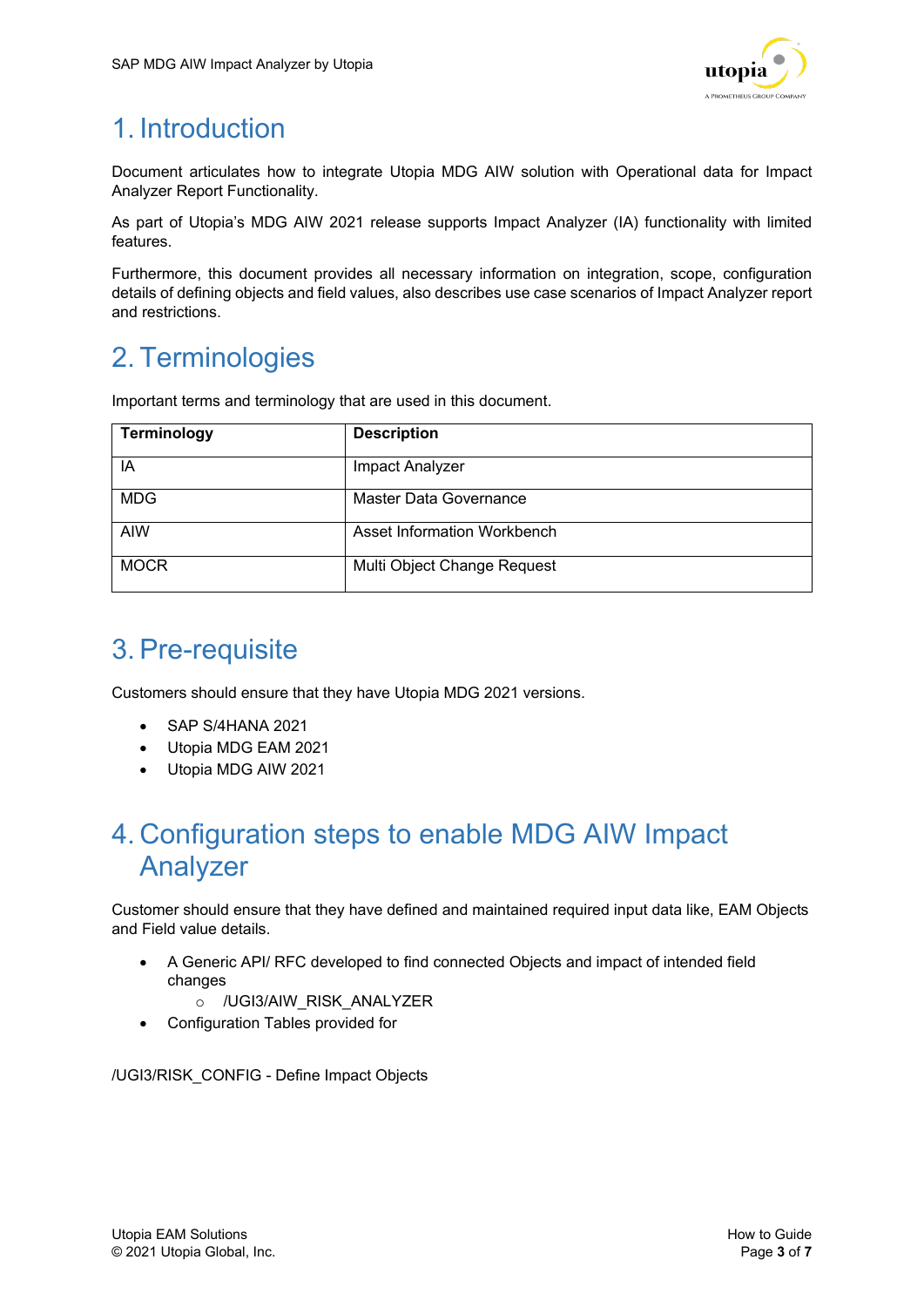

|                        | SAD                |                          |                          | /UGI3/RISK_CONFG: Display of Entries Found |                         |
|------------------------|--------------------|--------------------------|--------------------------|--------------------------------------------|-------------------------|
|                        |                    | $\Omega$<br>$\checkmark$ | $\mathcal{L}$<br>Hå<br>▵ | More $\vee$                                |                         |
|                        |                    |                          | Search in Table:         | /UGI3/RISK CONFG                           | <b>Risk Analyzer To</b> |
|                        |                    |                          | Number of hits:<br>7     |                                            |                         |
|                        |                    |                          | Runtime:<br>$\Theta$     | Maximum no, of hits                        | 5 <sub>0</sub>          |
|                        |                    |                          |                          |                                            |                         |
|                        |                    |                          | <b>Insert Column:</b>    |                                            | [5]<br>图                |
| $\bm{\mathsf{\Omega}}$ | ⋷                  |                          | $\frac{\Sigma}{2}$<br>Σ  | 圜<br>国∨<br>眠<br>骨<br>$\checkmark$          | $\mathbb{R}$ De<br>li.  |
| 85                     |                    | Obj. Type Changed field  | <b>Risk Object Type</b>  | Sys.Status Phase SubPhase                  |                         |
|                        | <b>EQUIP</b>       | <b>MW</b>                | <b>BOM</b>               |                                            |                         |
|                        | <b>EQUIP</b>       | <b>MW</b>                | <b>MPLAN</b>             |                                            |                         |
|                        | <b>EQUIP</b>       | <b>MW</b>                | <b>NOTIF</b>             |                                            |                         |
|                        | <b>EQUIP</b>       | <b>MW</b>                | <b>ORDER</b>             |                                            |                         |
|                        | <b>EQUIP</b>       | <b>MW</b>                | <b>TASKLIST</b>          |                                            |                         |
|                        | <b>TASKLIST MW</b> |                          | <b>MPLAN</b>             |                                            |                         |
|                        | <b>TASKLIST MW</b> |                          | <b>ORDER</b>             |                                            |                         |
| $\leftrightarrow$      |                    |                          |                          |                                            |                         |

A maintenance view exists for table /UGI3/RISK\_CONFG View details

/UGI3/RISK\_CONFIG: This table will be used as the main mapping identifier between the

objects being changed and the risk objects to select. It also has an option to exclude Risk objects

with specific statuses.

- OBJ TYPE: Object type that will be changed.
- CHANGED FIELD: The field that will be changed on the object.
- RISK OBJ TYPE: The Risk object type that is needed to be selected as risk object.
- RISK\_OBJ\_STAT\_EXC: Comma separated statuses that Risk Objects need to be

excluded for selection.

- MAX\_PHASE: This is the maximum allowed phase to be returned on a Work Order.
- MAX\_SUBPHASE: This is the maximum allowed Sub-phase on a Work Order.

| /UGI3/FVAL_CONFG - Define Impact Field Value |  |
|----------------------------------------------|--|
|                                              |  |

| СЛD                                                              | /UGI3/FVAL_CONFG: Display of Entries Found                                                                                       |
|------------------------------------------------------------------|----------------------------------------------------------------------------------------------------------------------------------|
| $\mathbb{C}^*$<br>ঽ<br>$\checkmark$                              | Щĝ.<br>More $\sim$<br>▲                                                                                                          |
| Number of hits: 1<br>Runtime: 0                                  | Search in Table: /UGI3/FVAL_CONFG<br><b>Risk Analyzer Fields Value Confgurations</b><br>Maximum no. of hits<br>500               |
| <b>Insert Column:</b><br>$\equiv$<br>₹<br>$\bm{\mathsf{\Omega}}$ | 囨<br>吟<br>骨<br>圜<br>眠<br>्⊕<br>$\frac{1}{2}$<br>西<br>$\lceil i \rceil$<br>$\triangleright$ Details<br>$\sim$<br>$\sim$<br>$\sim$ |
| Obj. Type Change fld Field value<br>85                           |                                                                                                                                  |
| PLANP_WC<br><b>EQUIP</b><br><b>MW</b>                            |                                                                                                                                  |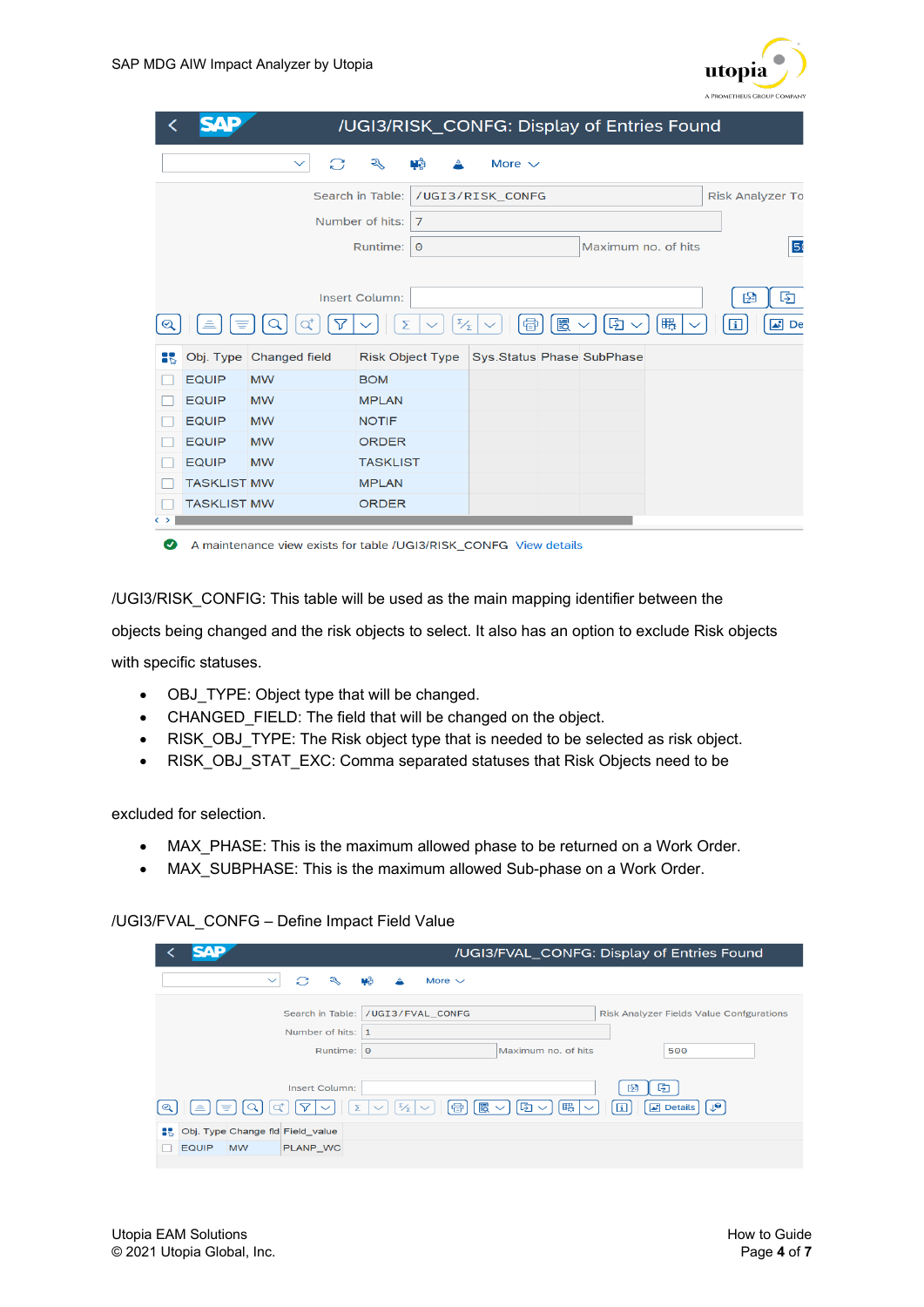

/UGI3/FVAL\_CONFIG: This table will be used to define specific field changes on the object

that will trigger selecting the impacted objects. So that an object to be considered for the risk

analyzer, the same field name that is passed in the import parameter, needs to have an entry in

this table. There is an option to compare the field value as well if needed.

- OBJ\_TYPE: Object type that is being changed
- CHANGED FIELD: The field that is being changed on the object
- NEW\_FIELD\_VALUE: The new object field value that is needed to consider this object for Risk obj selection, Comma Separated values.

#### NOTE:

- 1. Any Change that needs to trigger the Risk Analyzer on a given Object, will just need to have the field CHANGED\_FIELD on both the input parameter of the RFC and the config table the same value. So, for example if the change is adding a Maintenance item, then the change field can be any value that represent adding the item if it matches the configuration change field.
- 2. Task list and Bill of Materials objects have special Object Numbers where combination key fields.

# <span id="page-4-0"></span>5. Impact Analyzer (IA)

Impact (Risk) Analyzer Functionality support from MDG AIW 2021 release.

#### **Possible Input Objects**

- Functional location
- **Equipment**
- Bill of Materials
- **Measuring Point**
- Task List
- Maintenance Plan

#### **Possible Output Objects**

- Equipment
- **Measuring Point**
- Bill of Materials
- FLOC Task List
- Equipment Task List
- Maintenance plan
- Maintenance orders
- Maintenance Notification.

### **Additional Features**

- Provide option to maintain required EAM Object details and Specific field / Group of fields values in Configuration table.
- Supports to view and download the report of Connected dependent objects with grouped or individual attribute value details, example like Change in Maintenance work center in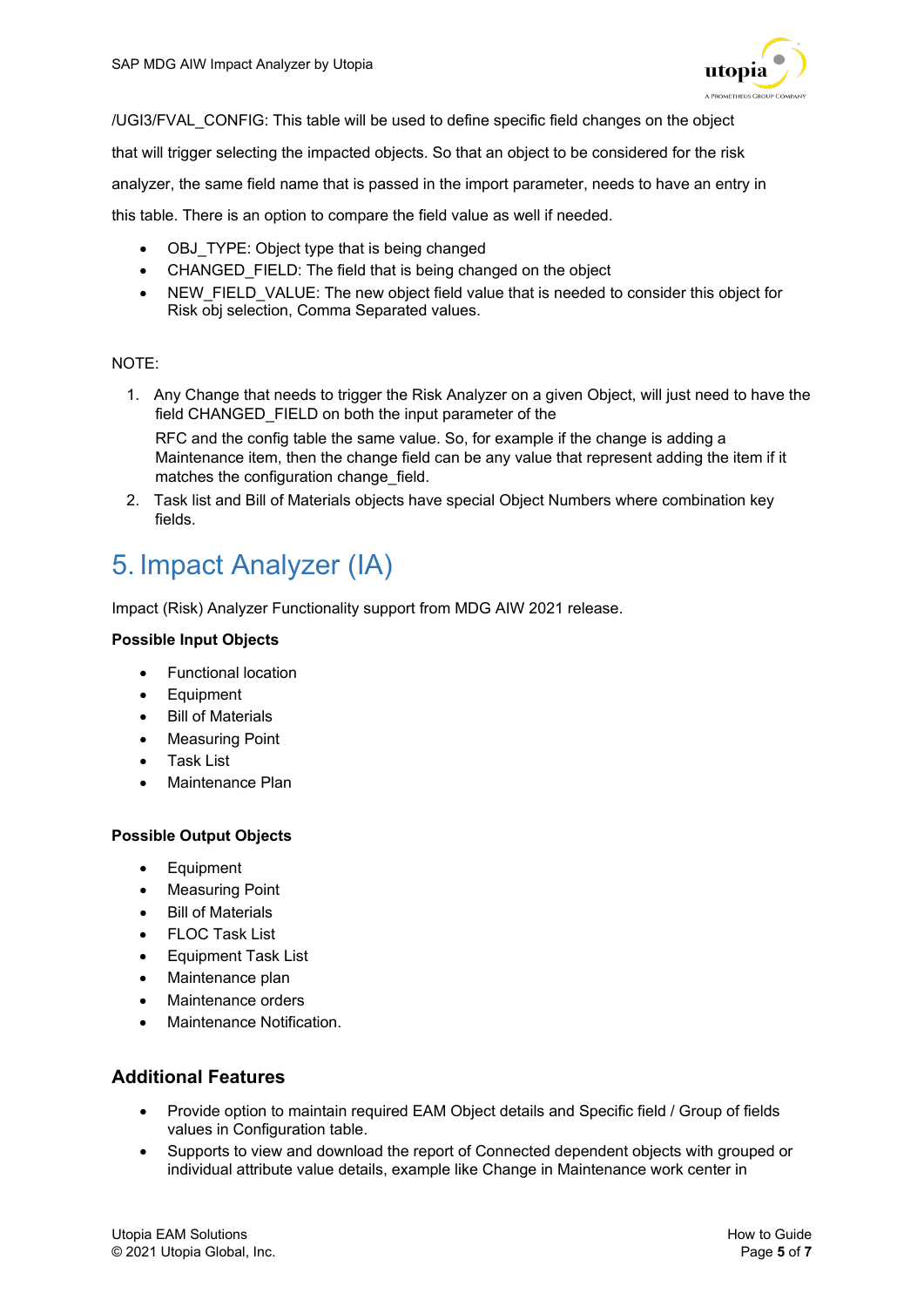

Equipment Object would impact in Connected or dependent Objects like Task List, Maintenance Plan, Maintenance Order and Notifications.

- It's support only for EAM Active data.
- System should get impacted object details displayed based on defined object attribute value.
- Users should select at least one object record to get the dependent or connected object details display.
- Displaying impacted object list based on source ID assenting order.
- Designed and supports Impact Analyzer data of MDG with Hub and Co-deployment scenarios.
- Popup will provide details of Master data Objects and Transaction data objects from multiple transition S4HANA systems.
- User can perform selection of single or multiple objects
- Impact Analyzer data download option to MS Excel Format
- Sort the Output value columns
- Pending Change Request Number displayed if any connected object locked other Change request.

#### Reference snapshots

1. Selected Functional Location Object Record

|   | Hierarchy                      |                       | <b>Inherited Objects</b> |                            | <b>Impact Analyser</b>            | Refresh             | Check               | 000             |                  | Assignment Block: Functional Location |                          |               |
|---|--------------------------------|-----------------------|--------------------------|----------------------------|-----------------------------------|---------------------|---------------------|-----------------|------------------|---------------------------------------|--------------------------|---------------|
|   |                                | General Data          |                          |                            |                                   |                     |                     |                 | Process Data     |                                       |                          |               |
|   |                                |                       |                          | Change Request ID:         | 5365                              |                     |                     |                 |                  |                                       | Status:                  | Chan          |
|   |                                |                       |                          | * Description:             | Mass Change P100 Hierarchy        |                     |                     |                 |                  |                                       | Current Workitem:        | New (         |
|   |                                |                       |                          | Priority:                  | <b>High Priority</b>              |                     |                     | $\checkmark$    |                  |                                       | Created On/By:           |               |
|   |                                |                       |                          | Due Date:                  |                                   |                     |                     | Ë               |                  |                                       | Changed On/By:           |               |
|   |                                |                       |                          | Reason:                    | Process Multiple EAM Masters      |                     |                     | $\checkmark$    |                  |                                       |                          |               |
|   |                                |                       |                          |                            |                                   |                     |                     |                 |                  |                                       |                          |               |
|   | $\vee$ Functional Location (4) |                       |                          |                            | Equipment (2)                     | Measuring Point (2) |                     | Work Center (0) |                  | Task List $(2)$                       | Maintenance Pla          |               |
|   | Standard $\odot$               |                       |                          |                            | Create Functional Location $\sim$ | k. Find and Replace | $\mathscr{D}$ Edit  |                 | $\ominus$ Remove | <sup>n</sup> Check                    | <sup>%</sup> Data Origin | $\frac{1}{2}$ |
|   | Actions                        | $C_{\cdot\cdot\cdot}$ | S                        | <b>Functional Location</b> |                                   | Description         |                     |                 |                  | Labeling syst                         |                          | Structure ind |
|   | $\mathscr{D}$ Details          |                       |                          | P100                       |                                   | <b>Floc P100</b>    |                     |                 |                  | $\mathbf{1}$                          | A                        |               |
|   | $\mathscr P$ Details           |                       |                          | P100-001                   |                                   | Floc P100-001       |                     |                 |                  | $\mathbf{1}$                          | A                        |               |
|   | $\mathscr{D}$ Details          |                       |                          | P100-001-ZA                |                                   | Floc P100-001-ZA    |                     |                 |                  | 1                                     | А                        |               |
| M | $\mathscr{D}$ Details          |                       |                          | P100-001-ZA-01             |                                   |                     | Floc P100-001-ZA-01 |                 |                  | 1                                     | А                        |               |

2. Selected Equipment Master Object Record